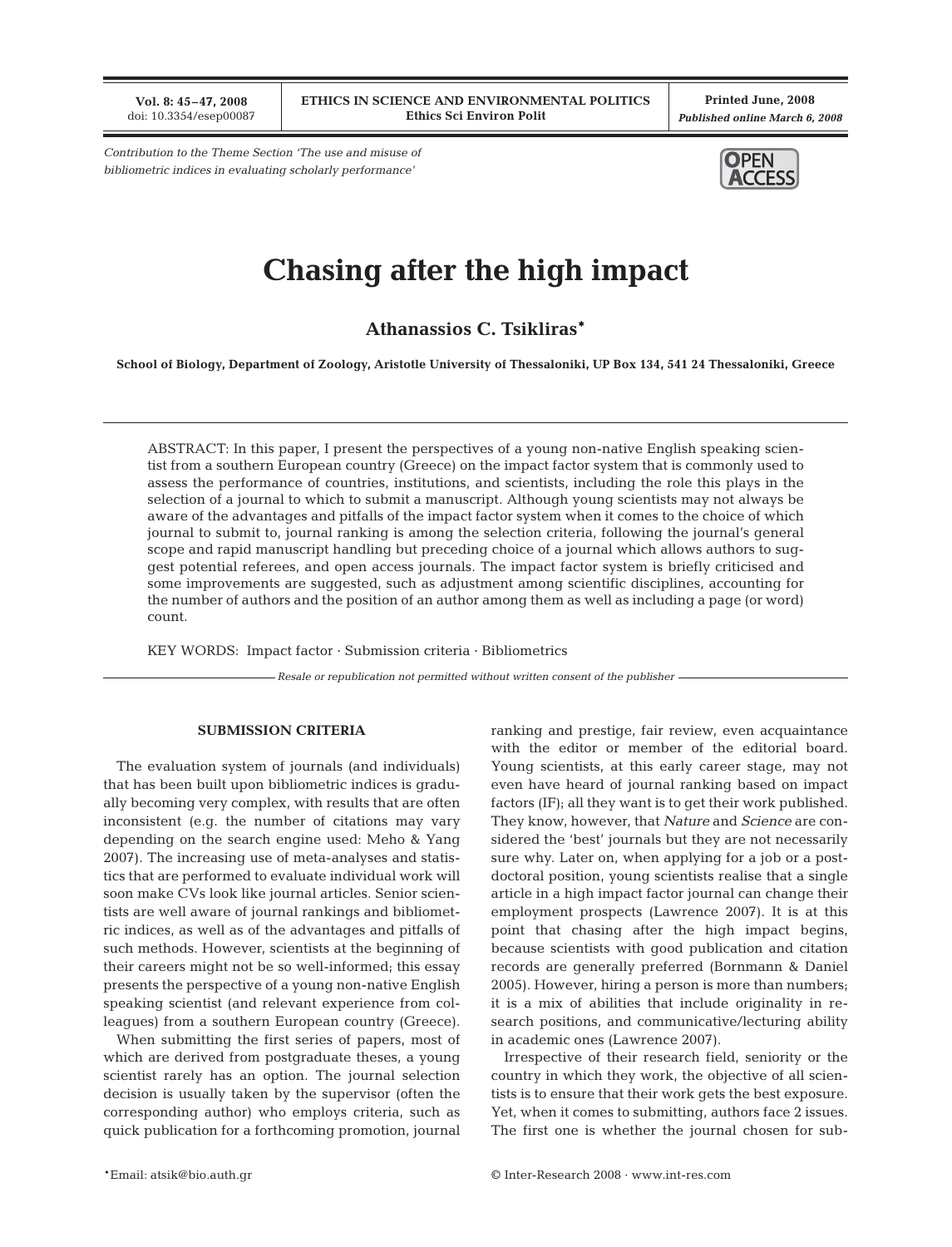mission is a Thomson's ISI-indexed journal (http:// portal.isiknowledge.com), which is often a prerequisite for gaining a PhD, and the second considers the rank of this journal compared to others in its category.

If you are a young Greek scientist, the answer to the first issue is one-way because, nowadays, most senior faculty members at Greek universities (and probably in other Mediterranean countries as well) believe that IF is a panacea of scientific output and that a non-ISI listed journal, i.e. with no official IF, is equivalent to conference proceedings. This implies that a publication in *Acta Adriatica* (a Croatian journal published since 1935) or *Fishbyte* (in which some highly cited articles have been published, e.g. Pauly & Munro 1984, with more than 150 citations) or in newly launched journals is not considered to be a primary peerreviewed publication. Indeed, in a CV, this publication should be placed under 'other peer-reviewed publications' rather than 'Science Citation Journals'. As long as the employment of young scientists and promotion of junior faculty is increasingly based on citation analysis and IF (Holden et al. 2005), they are forced to publish through ISI-listed journals. Although the ISI system is not universal and covers less than 10% of the world's journals (Cameron 2005), the unofficial estimate of citations per year for every journal that is available online is now possible (e.g. journal impact analysis using Harzing's Publish or Perish, www.harzing.com and ranking and mapping scientific knowledge, www.eigenfactor.org: Bergstrom 2007) and could offer an alternative to ISI that may cover all journals (but see Pauly & Stergiou 2005). Hence, the first issue might no longer be of concern since it is now possible to calculate the impact of all journals. There remains the issue of publishing in high or low impact journals.

It is often assumed that the higher the IF, the higher the prestige and the quality of a journal (Harzing & van der Wal 2008, this Theme Section). A relationship with prestige is understandable, but IF is not necessarily linked to quality. The following example from the marine science field will support this view. The *Journal of the Marine Biological Association of the UK* (JMBA) has a publishing history of more than 120 yr (first published in 1887), having published key articles on marine science that are still cited (e.g. Garstang 1900). It has been considered among the core marine journals, characterised by its broad multidisciplinary scope and the high quality of its papers (Pudovkin 1993). Yet, in terms of ranking, it has remained below average in the marine and freshwater biology category  $(n = 79)$ , min: 0.278, max: 3.444, median: 1.196) in the last 10 yr (mean IF<sub>1997–2006</sub> of JMBA  $\pm$  SD = 0.77  $\pm$  0.115) and is currently ranked 60th out of 79 journals (source: ISI Web of Knowledge; http://portal.isiknowledge.com).

Manuscript submission is always a matter of comparing journals (usually 2 to 3) to find the one most suitable to accommodate one's work. I believe that the prime criterion is unbiased: authors tend to select a journal based on whether its general scope covers the subject of the manuscript. Rapid and online handling might also be a priority especially for young non-English scientists. Transparent and fair editing and review processes are generally preferred. Surprisingly enough, editor and reviewer decisions have been reported to bias the scientific output for several reasons, including authors' nationality, language and gender (Møller & Jennions 2001, Buela-Casal 2004, Budden et al. 2008, Lawrence 2007). Journal ranking based on IF comes next and, although it may not be the top priority (had that been so, all first submissions would have been to *Nature*/*Science* or at least to the top journal in the respective field), it is certainly among the factors that account for journal selection.

Some scientists prefer to submit to journals whose editorial policy is to invite the authors to suggest suitable referees. Longhurst (2007) maintains that this increases (in many cases guarantees) the chances of having the paper published and may end up with the same persons alternating as authors and reviewers — a situation termed 'in-group peer reviewing'. A final criterion, not crucial but certainly important, is online access, with open-access journals generally preferred because they provide a wider audience, more citations and thus, greater impact (Curti et al. 2001).

## **BRIEF CRITIQUE OF THE JOURNAL RANKING SYSTEM BASED ON IF**

There is no doubt that the IF ranking system is a useful tool for comparisons among countries and institutions (e.g. Garfield 1993) as well as for publishers (e.g. Cameron 2005) in order to promote their journals. However, the first impression of young scientists when they come across the IF is that its estimation seems arbitrary because it is defined as the ratio of citations in 1 year to articles published during the 2 preceding years divided by the total number of articles published in the 2 preceding years. This means that if a journal publishes more articles in one year than in the previous one, then its IF declines, which is obviously an artefact. The IF system has several drawbacks that have been outlined in the past (Seglen 1997, Hecht et al. 1998, Colquhoun 2003, Cameron 2005), the detailed description of which is beyond the scope of this work. However, one thing that can and should be achieved is to correct the IF system among scientific disciplines because the number of scientists/articles/journals and thus the number of citations differ. Although the effect